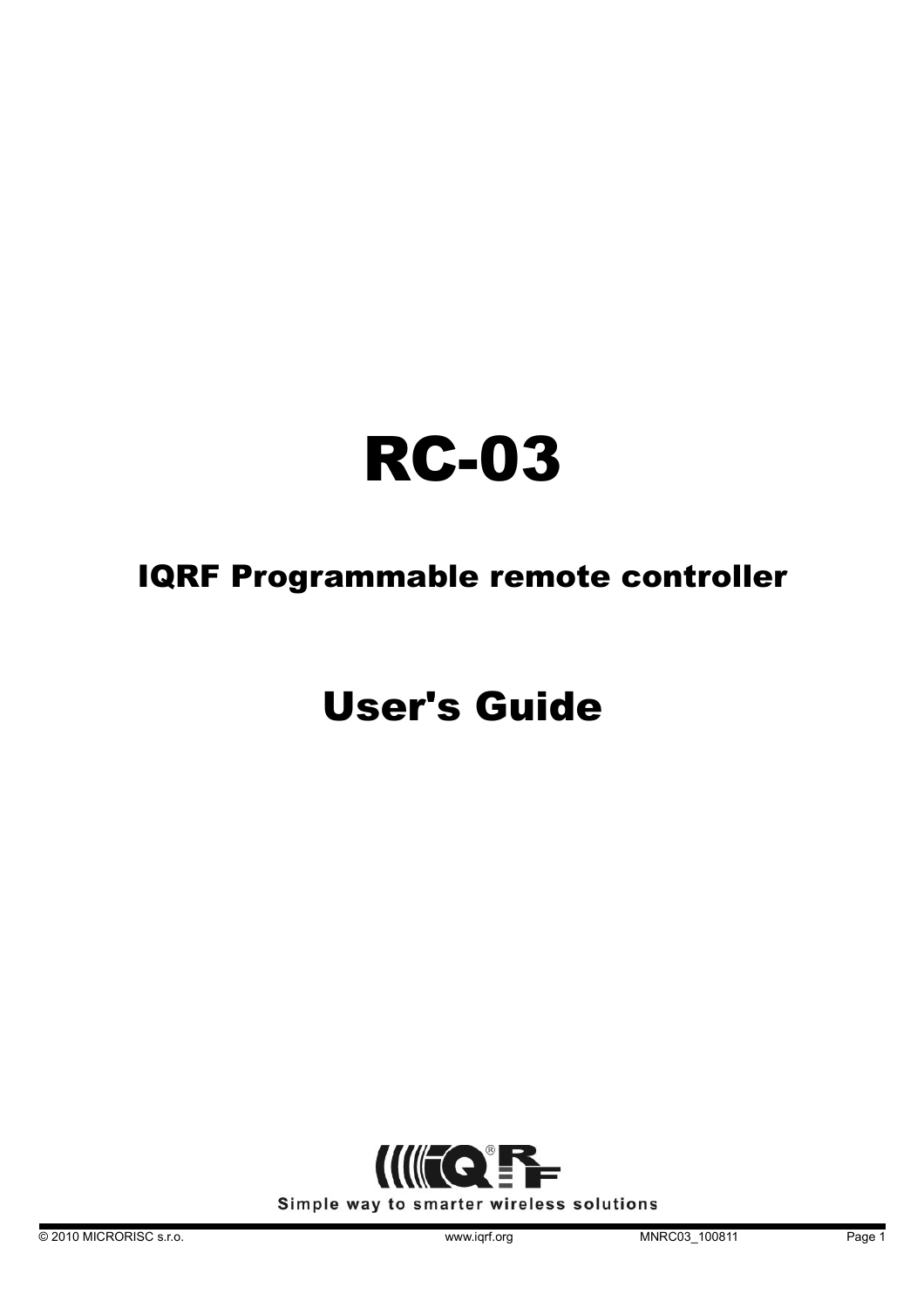**INFCERE** 

# **Description**

RC-03 is a universal user programmable IQRF remote controller with bidirectional communication and accumulator.

It is a generic equipment, i.e. the hardware is fixed and the user can realize specific functionality by software for internal TR module only.



# **Applications**

- Portable controllers
- Automation
- Voting systems
- Wide other usage facilities

# **Key features**

- Internal TR-52B transceiver module
- On-board PCB antenna
- 3 pushbuttons, 1 LED
- 2 inputs/outputs
- Bidirectional communication high security in comparison to unidirectional systems
- High performance
- Sleep mode with ultra low power consumption
- Accumulator and internal charger
- Charged via microUSB connector
- Low cost

# **Simplified schematics**

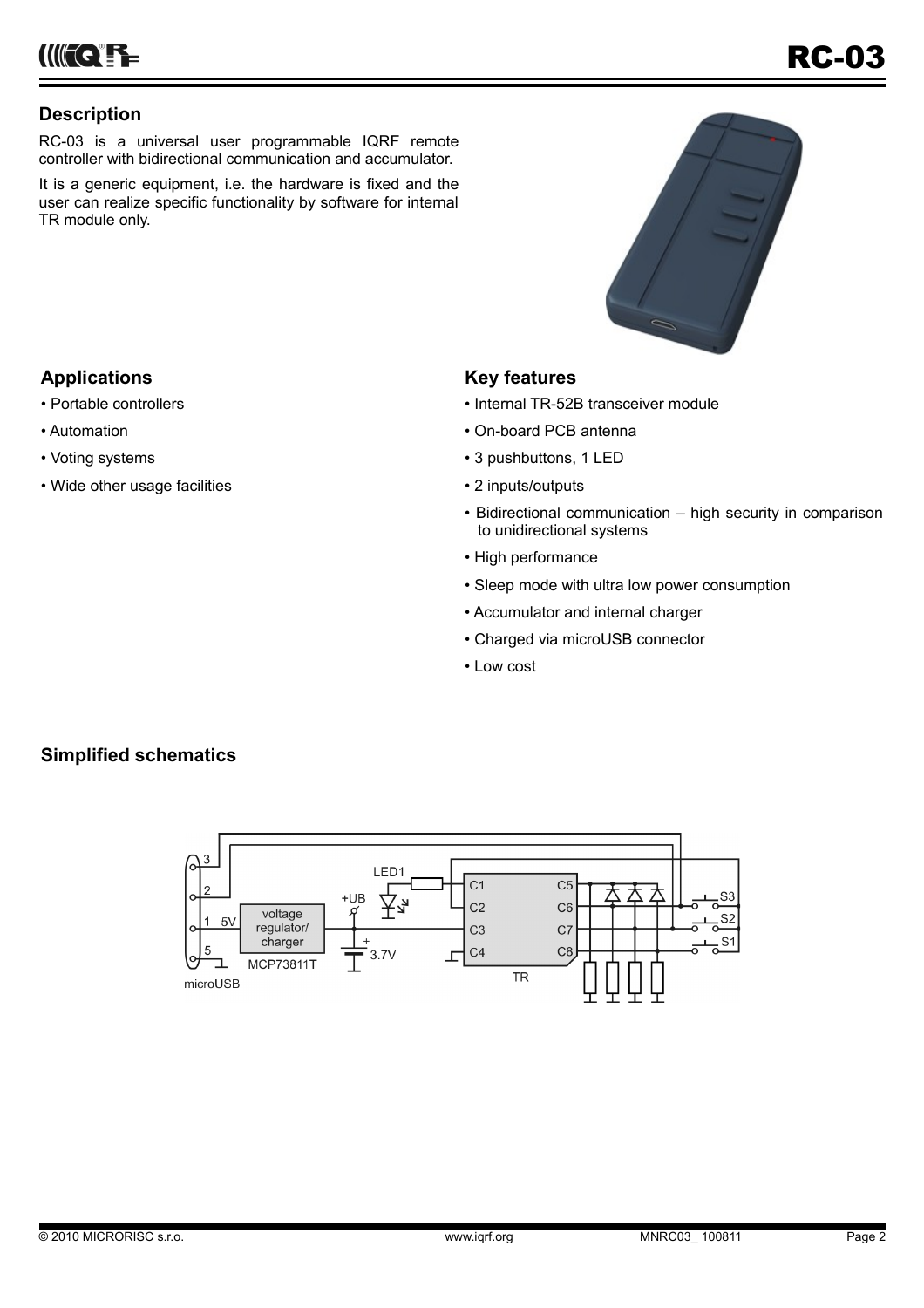| <b>Electrical specifications</b>                                          | (typical values unless otherwise stated)                                                                                                                |
|---------------------------------------------------------------------------|---------------------------------------------------------------------------------------------------------------------------------------------------------|
| Accumulator<br>External power supply/charging                             | LIP-552240 (Li-Pol 3.7 V, 400 mAh)<br>5.0 ± 0.35 V DC via microUSB connector                                                                            |
| Supply current<br>Sleep mode<br>Additional watchdog supply current        | depends on application SW (see TR-52B datasheet for details)<br>2 µA (all peripherals shut down)<br>2 µA typ., 4 µA max. (watchdog enabled)             |
| Run mode<br>Additional supply current                                     | 1 mA @ 8 MHz (RF circuitry in standby mode)<br>0.6 mA (RF circuitry on)<br>2 mA (LED on)                                                                |
| Rx mode<br>STD mode<br>LP mode<br>XLP mode                                | 13 mA<br>3.5 mA (depends on interferences)<br>600 µA max. (depends on interferences)                                                                    |
| Tx mode                                                                   | 14 mA – 24 mA (according to RF output power)                                                                                                            |
| Accumulator charging                                                      | 85 mA (depended on the accumulator state)                                                                                                               |
| Temperature range                                                         | 0 °C to +70 °C                                                                                                                                          |
| Frequency band<br>RF output power<br><b>Transceiver module</b><br>Antenna | 868 MHz or 916 MHz, multiple channels (SW selectable)<br>Up to 3.5 mW, programmable in 7 steps<br><b>TR-52B</b><br>Internal PCB shortened 1/4 wave whip |
| Dimensions<br>Weight                                                      | 93 mm x 42 mm x 14 mm<br>38 g (including accumulator and TR module)                                                                                     |

# *Absolute maximum ratings*

Stresses above those values may cause permanent damage to the device. Exposure to maximum rating conditions for extended periods may affect device reliability.

| Supply voltage (VCC): | 5.5V             |
|-----------------------|------------------|
| Storage temperature:  | -40 °C to +85 °C |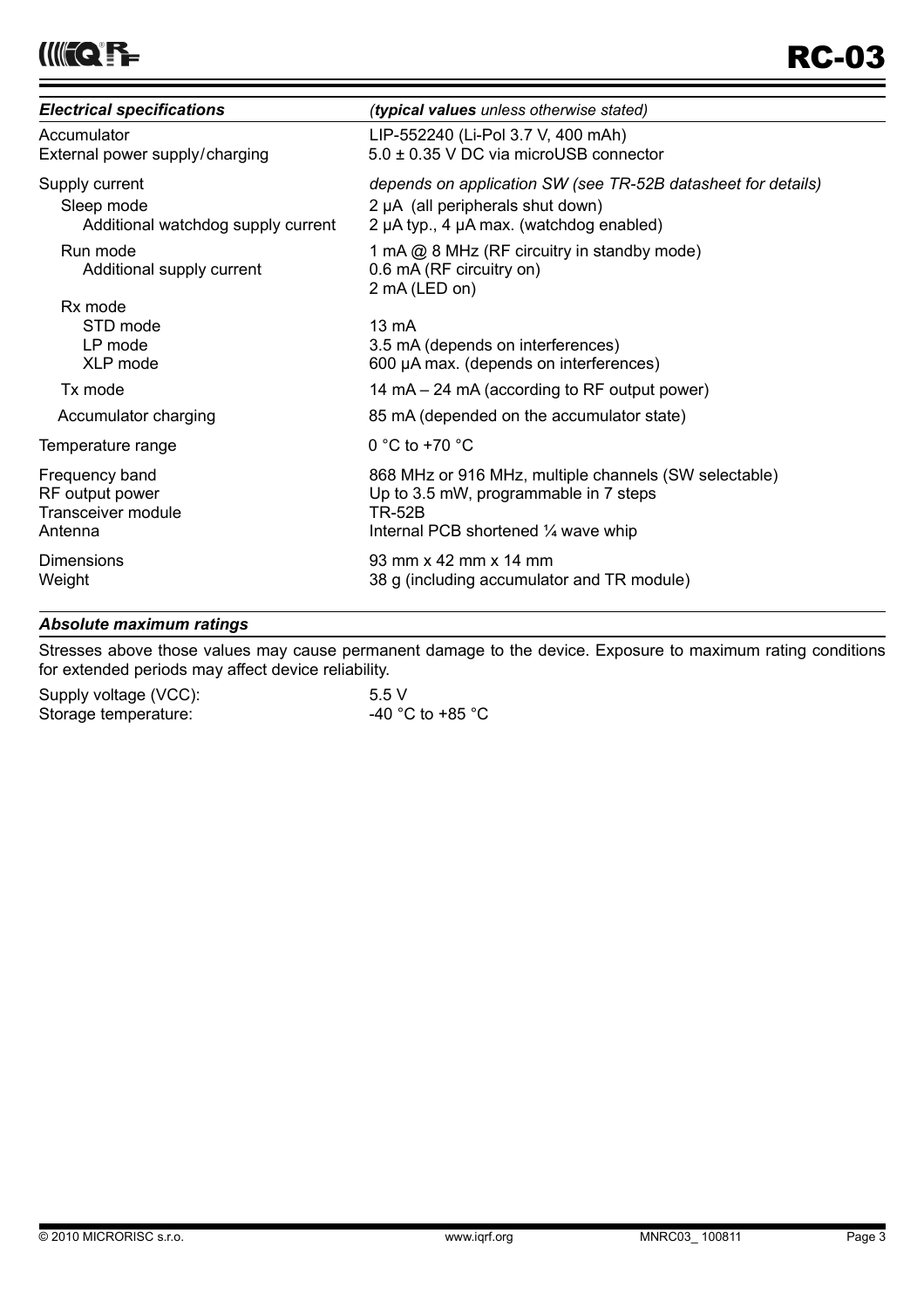

#### *Hardware*

RC-03 is a generic equipment, i.e. the hardware is fixed and the user can realize specific functionality by software for internal TR module only.

#### **Power supply**

RC-03 is supplied from the accumulator and charged via microUSB connector. Mains adapter is intended for it. Supplying from PC via USB is not allowed.

#### **Sleep mode**

It is possible to switch off all functions and peripherals to minimize supply current. For Sleep mode control refer to demo software included. The power can not be switched off at all, the Sleep mode is used instead of this. The controller wakes-up automatically after any pushbutton press (if enabled by SW).

#### **Pushbuttons and LED**

Functionality of all three pushbuttons and the LED is fully under user software control.

#### **TR module**

Wireless IQRF transceiver module TR-52B in SIM card format. Higher types are also supported. User program should be uploaded by an external programmer outside the GW.

#### **Inputs/outputs**

Two TR pins (C6 and C7) are connected to the USB connector for general purpose usage.

#### **Antenna**

Built-in PCB antenna on the RC-03 board.

*Caution:* To enable TR removal, the GW is delivered with TR module not connected to the antenna. It should be soldered by the user before final usage.

#### **Case**

The plastic case is limited to a very few number of open/close cycles only. Development should be accomplished with opened case.

#### *Software*

#### **Demo application**

This demo illustrates unidirectional non-networking communication between the RC-03 controller and the CK-USB-02 kit equipped with the TR-52B module connected to PC with the IQRF IDE Terminal running. The RC03 simple.c program is intended for the controller and the E02-RX (one of basic IQRF examples) for the TR module in the CK kit. Both are available on IQRF CD and IQRF website.

In idle state the controller stays in Sleep mode allowing wakeup by any pushbutton. After wake-up the battery voltage is checked and LEDs flashing indicates pressing the button and accumulator condition. Then respective command is sent to CK-USB-02 and the controller gets to sleep again.



Buttons **Function** 

| $\cdot$ S1             | text sent: "S1x" | $x=0$ if battery O.K. otherwise $x=1$ |
|------------------------|------------------|---------------------------------------|
| $\cdot$ S <sub>2</sub> | text sent: "S2x" | -"-                                   |
| $\cdot$ S3             | text sent: "S3x" | -"-                                   |

LED indication

• button S1 to S3  $1 \times$  flash (battery O.K.) / 3  $\times$  flash (battery exhausted).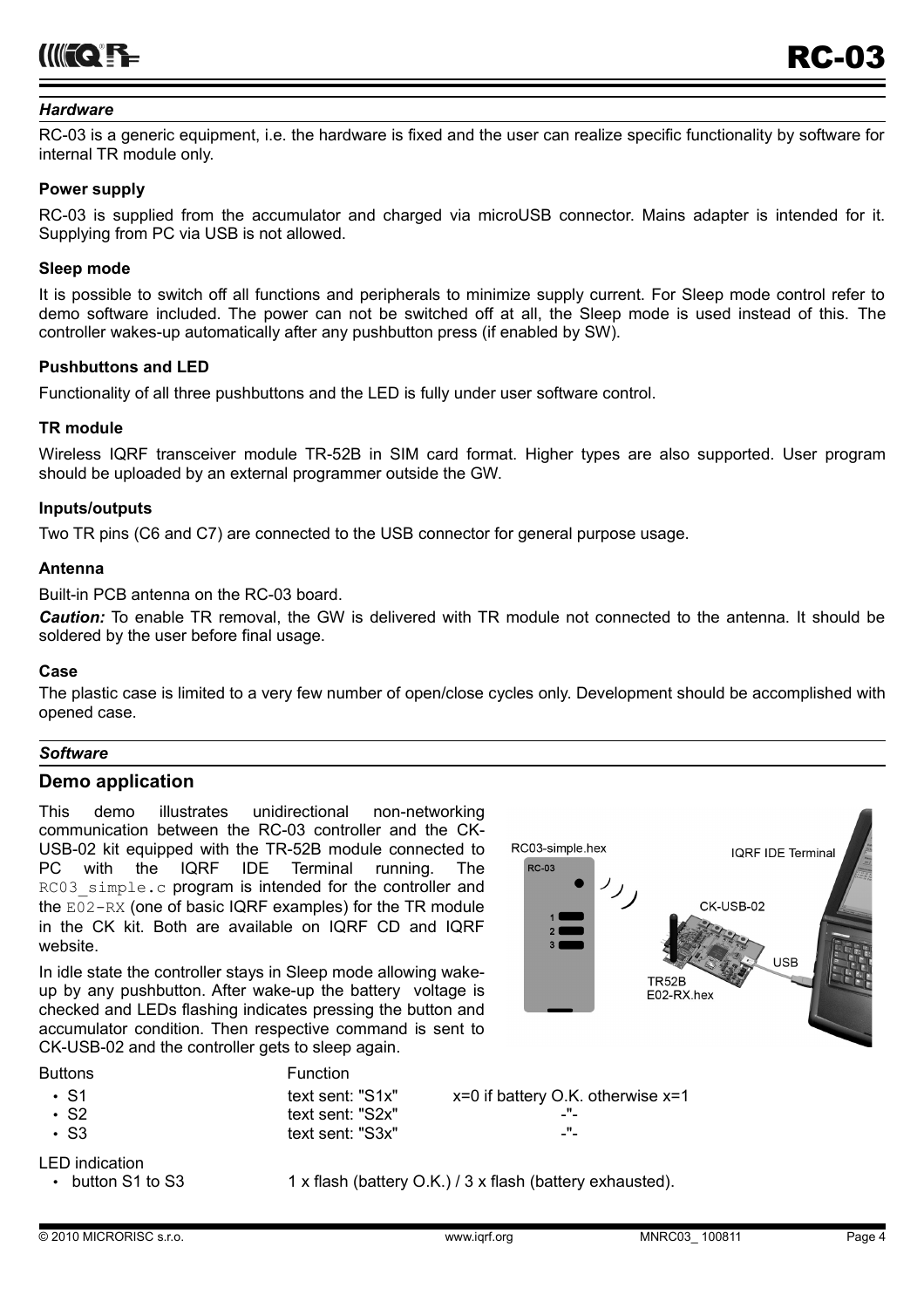# **Pack list**

- RC-03, in Sleep mode
- TR-52B, with demo example programmed, inserted in SIM connector inside
- Accumulator (soldered)
- MI-TY-A6-microUSB power supply adapter

# **Ordering codes**

• RC-03 RC-03, 868 MHz as well as 916 MHz

# **Document history**

- 
- 
- 100117 First release

• 100811 Schematic and power supply updated.<br>• 108003 Updated for TR-52B and current develop-• 108003 Updated for TR-52B and current development kits.